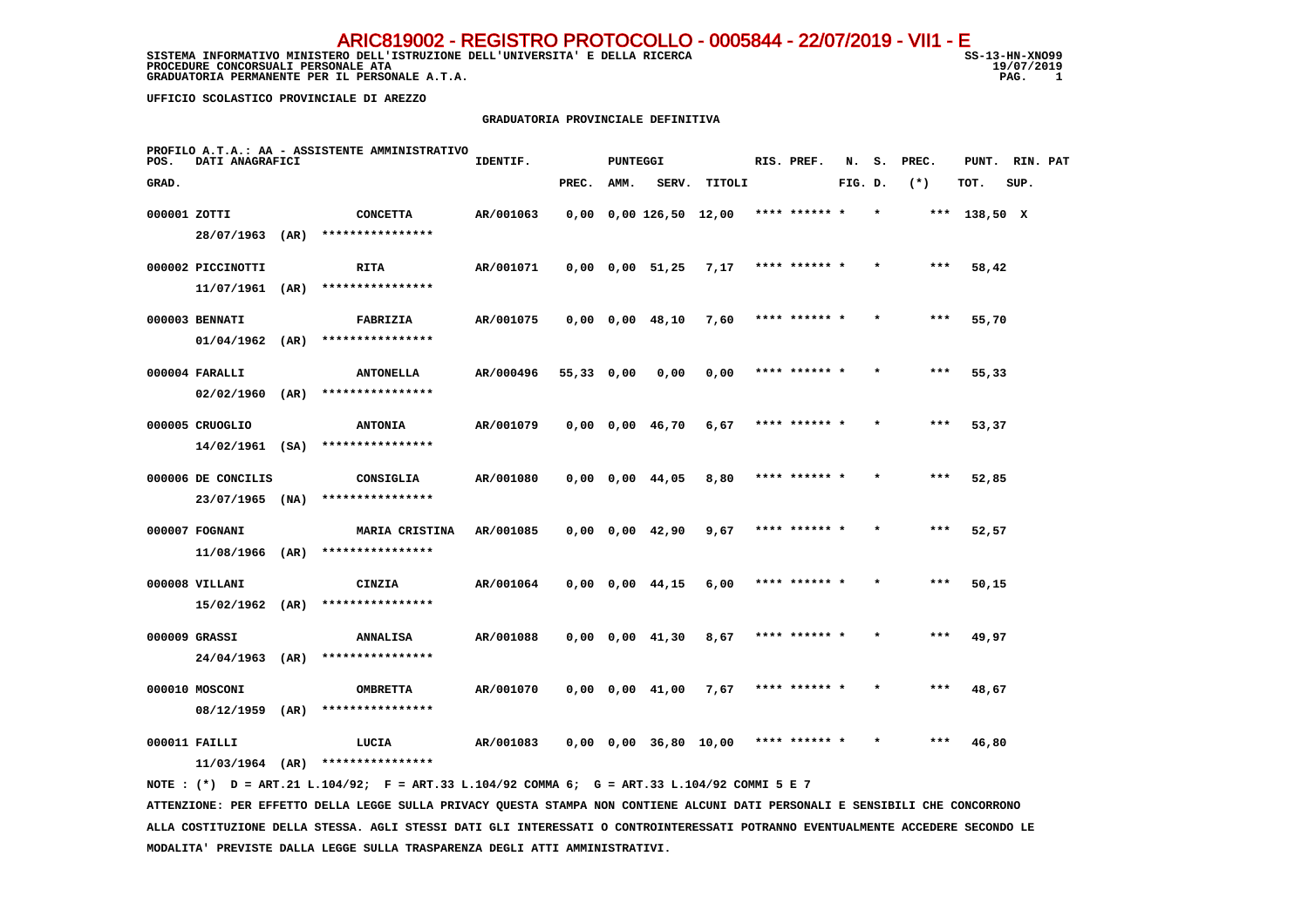**PROCEDURE CONCORSUALI PERSONALE ATA GRADUATORIA PERMANENTE PER IL PERSONALE A.T.A. PAG. 2**

19/07/2019  $\overline{\phantom{a}}$ 

 **UFFICIO SCOLASTICO PROVINCIALE DI AREZZO**

### **GRADUATORIA PROVINCIALE DEFINITIVA**

| POS.         | DATI ANAGRAFICI                                     |      | PROFILO A.T.A.: AA - ASSISTENTE AMMINISTRATIVO           | IDENTIF.  |       | PUNTEGGI |                               |                       | RIS. PREF.    | N.      |         | S. PREC. | PUNT. RIN. PAT |      |  |
|--------------|-----------------------------------------------------|------|----------------------------------------------------------|-----------|-------|----------|-------------------------------|-----------------------|---------------|---------|---------|----------|----------------|------|--|
| GRAD.        |                                                     |      |                                                          |           | PREC. | AMM.     | SERV.                         | TITOLI                |               | FIG. D. |         | $(*)$    | TOT.           | SUP. |  |
|              | 000012 DEL CORTO<br>$12/05/1963$ (AR)               |      | <b>SUSANNA</b><br>****************                       | AR/001081 |       |          | $0,00$ $0,00$ $37,90$         | 8,33                  | **** ****** * |         |         | $***$    | 46,23          |      |  |
|              | 000013 TOFANI                                       |      | <b>ROSSELLA</b><br>****************                      | AR/001065 |       |          | $0,00$ $0,00$ $38,15$         | 7,17                  | **** ****** * |         |         | $***$    | 45,32          |      |  |
| 000014 BORSI | $06/07/1966$ (AR)                                   |      | CINZIA                                                   | AR/001077 |       |          |                               | 0,00 0,00 37,40 7,14  | **** ****** * |         | $\star$ | $***$    | 44,54          |      |  |
|              | $02/08/1960$ (AR)<br>000015 MAGLIACANI              |      | ****************<br><b>BARBARA</b>                       | AR/001086 |       |          | $0,00$ $0,00$ $32,70$ $11,83$ |                       | **** ****** * |         |         | $***$    | 44,53          |      |  |
| 000016 TEONI | $20/08/1962$ (AR)                                   |      | ****************<br>LAURA                                | AR/001066 |       |          | 0,00 0,00 37,80               | 6,67                  | **** ****** * |         |         | $***$    | 44,47          |      |  |
|              | $22/09/1967$ (AR)                                   |      | ****************                                         |           |       |          |                               |                       |               |         |         |          |                |      |  |
|              | 000017 BORGHESI<br>$16/06/1961$ (AR)                |      | <b>DANIELA</b><br>****************                       | AR/001076 |       |          |                               | 0,00 0,00 33,20 10,83 | **** ****** * |         | $\star$ | ***      | 44,03          |      |  |
|              | 000018 FABBRI<br>$30/03/1963$ (AR)                  |      | LUISELLA<br>****************                             | AR/001082 |       |          | 0,00 0,00 35,05               | 8,67                  |               |         |         | ***      | 43,72          |      |  |
|              | 000019 ROSADELLI<br>20/12/1967                      | (AR) | <b>ELISABETTA</b><br>****************                    | AR/001069 |       |          | 0,00 0,00 33,50               | 9,33                  | **** ****** * |         |         | $***$    | 42,83          |      |  |
|              | 000020 MARTINI<br>26/12/1956                        | (AR) | LOREDANA<br>****************                             | AR/001087 |       |          | 0,00 0,00 36,10               | 6,43                  | **** ****** * |         | $\star$ | $***$    | 42,53          |      |  |
|              | 000021 BADIALI                                      |      | <b>CRISTINA</b>                                          | AR/001074 |       |          | 0,00 0,00 33,65               | 8,83                  | **** ****** * |         |         | ***      | 42,48          |      |  |
|              | $11/08/1962$ (AR)<br>000022 CHERUBINI<br>23/09/1975 | (AR) | ****************<br><b>FRANCESCA</b><br>**************** | AR/001078 |       |          | 0,00 0,00 33,00               | 9.17                  | **** ****** * |         |         | ***      | 42,17          |      |  |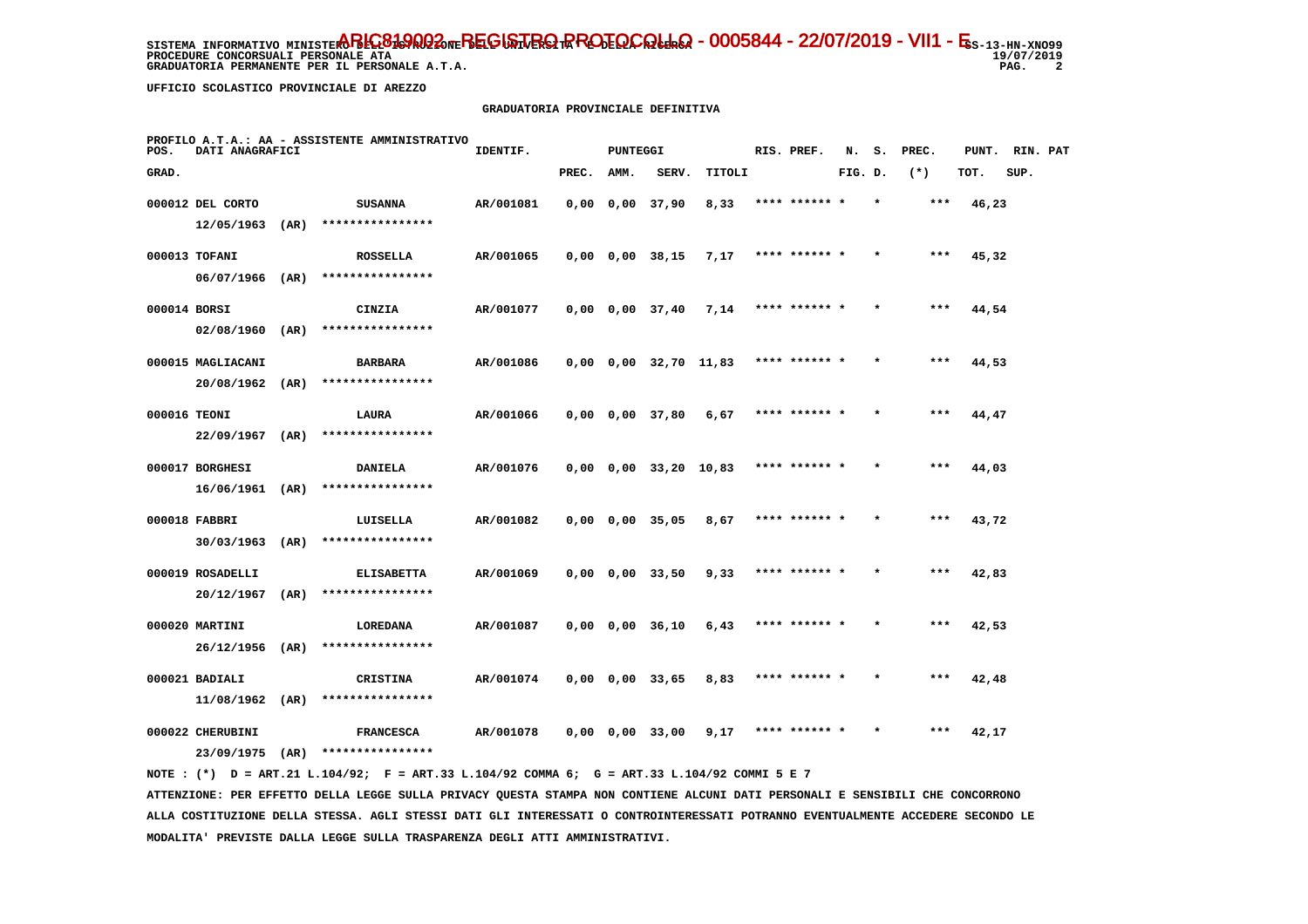**PROCEDURE CONCORSUALI PERSONALE ATA GRADUATORIA PERMANENTE PER IL PERSONALE A.T.A.** 

19/07/2019 PAG. 3

 **UFFICIO SCOLASTICO PROVINCIALE DI AREZZO**

# **GRADUATORIA PROVINCIALE DEFINITIVA**

| POS.         | DATI ANAGRAFICI                     |      | PROFILO A.T.A.: AA - ASSISTENTE AMMINISTRATIVO | IDENTIF.  |            | <b>PUNTEGGI</b> |                              |                               | RIS. PREF.      |         |         | N. S. PREC. | PUNT. RIN. PAT |      |  |
|--------------|-------------------------------------|------|------------------------------------------------|-----------|------------|-----------------|------------------------------|-------------------------------|-----------------|---------|---------|-------------|----------------|------|--|
| GRAD.        |                                     |      |                                                |           | PREC.      | AMM.            | SERV.                        | TITOLI                        |                 | FIG. D. |         | $(*)$       | TOT.           | SUP. |  |
| 000023 NERI  |                                     |      | LUCIA                                          | AR/001072 |            |                 | 0,00 0,00 33,35              | 8,50                          | **** ****** * * |         |         | ***         | 41,85          |      |  |
|              | 25/09/1965 (AR)                     |      | ****************                               |           |            |                 |                              |                               |                 |         |         |             |                |      |  |
| 000024 LARI  |                                     |      | EDI                                            | AR/001089 |            |                 | $0,00$ $0,00$ $32,32$ $9,00$ |                               | **** ****** *   |         | $\star$ | $***$       | 41,32          |      |  |
|              | 10/10/1960 (FI)                     |      | ****************                               |           |            |                 |                              |                               |                 |         |         |             |                |      |  |
|              | 000025 SENESI                       |      | <b>ELISABETTA</b>                              | AR/001068 |            |                 | 0,00 0,00 32,60              | 8,50                          | **** ****** *   |         | $\star$ | $***$       | 41,10          |      |  |
|              | 23/03/1967                          | (RM) | ****************                               |           |            |                 |                              |                               |                 |         |         |             |                |      |  |
|              | 000026 SANTINI                      |      | <b>MARIA PIA</b>                               | AR/001067 |            |                 | $0,00$ $0,00$ $32,85$ 7,50   |                               | **** ****** *   |         | $\star$ | ***         | 40,35          |      |  |
|              | 08/08/1973 (SI)                     |      | ****************                               |           |            |                 |                              |                               |                 |         |         |             |                |      |  |
| 000027 MORI  |                                     |      | <b>LAURA</b>                                   | AR/001073 |            |                 | 0,00 0,00 31,10              | 8,00                          | **** ****** *   |         |         | ***         | 39,10          |      |  |
|              | 08/05/1969 (AR)                     |      | ****************                               |           |            |                 |                              |                               |                 |         |         |             |                |      |  |
| 000028 PETTI |                                     |      | <b>MARIA</b><br>****************               | AR/000983 | 33,55 0,00 |                 | 0,00                         | 0,00                          | **** ****** *   |         | $\star$ | ***         | 33,55          |      |  |
|              | $16/03/1957$ (AR)                   |      |                                                |           |            |                 |                              |                               |                 |         |         |             |                |      |  |
|              | 000029 CARDELLI<br>20/03/1962       | (FI) | PATRIZIA<br>****************                   | AR/000699 | 27,35 0,00 |                 | 0,00                         | 0.00                          | **** ****** *   |         | $\star$ | $***$       | 27,35          |      |  |
|              |                                     |      |                                                |           |            |                 |                              |                               |                 |         |         |             |                |      |  |
|              | 000030 LAZZERI<br>$30/11/1965$ (AR) |      | <b>LAURA</b><br>****************               | AR/001084 |            |                 |                              | $0,00$ $0,00$ $15,65$ $11,63$ | **** ****** *   |         | $\star$ | ***         | 27,28          |      |  |
|              |                                     |      |                                                |           |            |                 |                              |                               |                 |         |         |             |                |      |  |

 **NOTE : (\*) D = ART.21 L.104/92; F = ART.33 L.104/92 COMMA 6; G = ART.33 L.104/92 COMMI 5 E 7**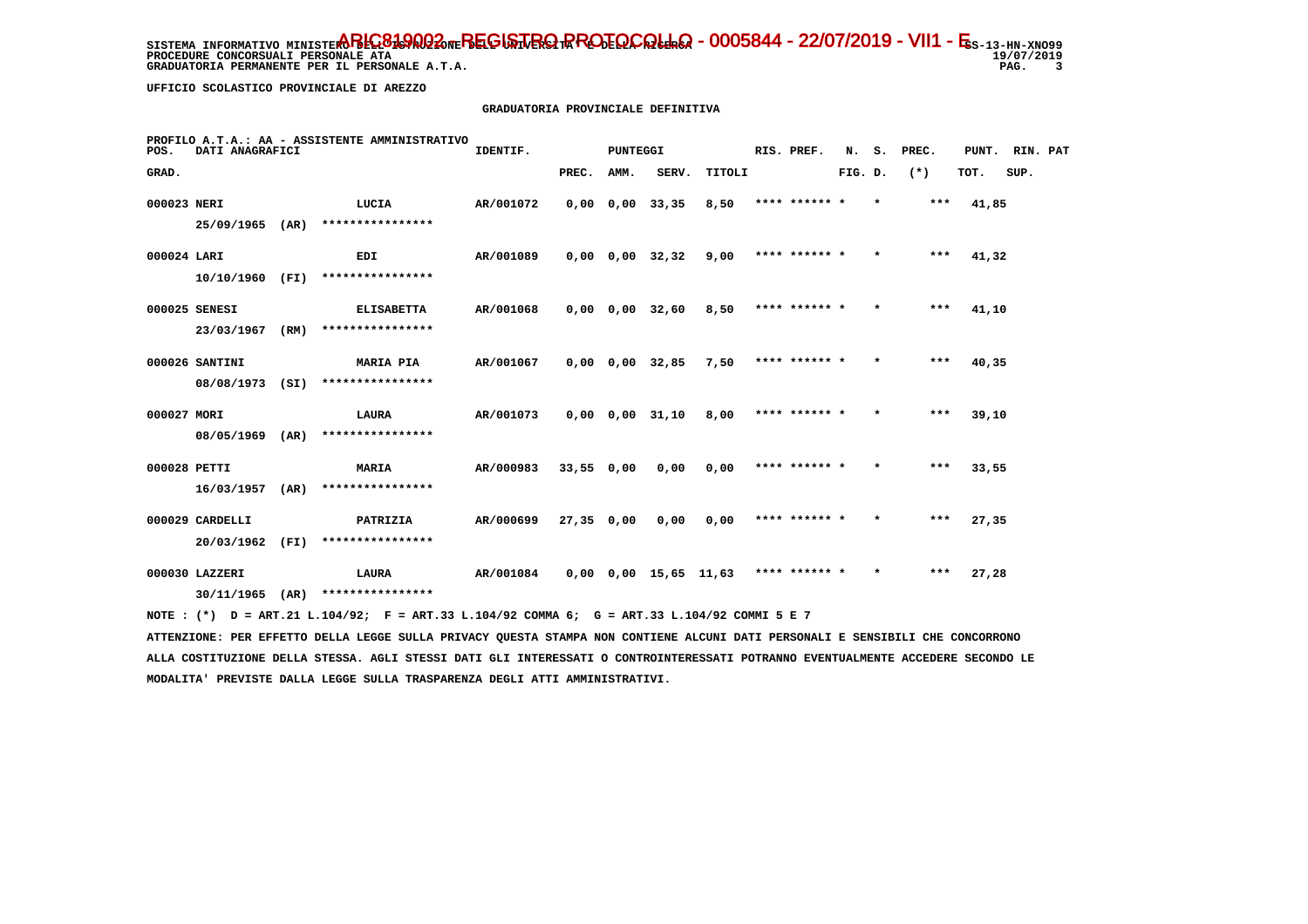19/07/2019 PAG. 4

**PROCEDURE CONCORSUALI PERSONALE ATA** GRADUATORIA PERMANENTE PER IL PERSONALE A.T.A.

 **UFFICIO SCOLASTICO PROVINCIALE DI AREZZO**

### **GRADUATORIA PROVINCIALE DEFINITIVA**

| POS.         | DATI ANAGRAFICI                      | PROFILO A.T.A.: AT - ASSISTENTE TECNICO                                                                                       | IDENTIF.                                                   |              | PUNTEGGI |                               |        | RIS. PREF.    | N.      | s. | PREC.  | PUNT. | RIN. PAT |  |
|--------------|--------------------------------------|-------------------------------------------------------------------------------------------------------------------------------|------------------------------------------------------------|--------------|----------|-------------------------------|--------|---------------|---------|----|--------|-------|----------|--|
| GRAD.        |                                      |                                                                                                                               |                                                            | PREC. AMM.   |          | SERV.                         | TITOLI |               | FIG. D. |    | $(* )$ | TOT.  | SUP.     |  |
|              | 000001 PAPINI                        | <b>DOMENICO</b>                                                                                                               | AR/000505                                                  | 73,40 0,00   |          | 1,00                          | 0.00   | **** ****** * |         |    | ***    | 74,40 |          |  |
|              | 25/12/1963 (AR)                      | ****************                                                                                                              | AREE DI LABORATORIO POSSEDUTE: AR12 AR32                   |              |          |                               |        |               |         |    |        |       |          |  |
|              | 000002 MANCIOPPI                     | LUCA                                                                                                                          | AR/000508                                                  | 57,85 0,00   |          | 0,00                          | 0,00   | **** ****** * |         |    | $***$  | 57,85 |          |  |
|              | 05/06/1974 (AR)                      | ****************                                                                                                              | AREE DI LABORATORIO POSSEDUTE: AR02 AR08                   |              |          |                               |        |               |         |    |        |       |          |  |
| 000003 MAZZI |                                      | MAURIZIO                                                                                                                      | AR/001117                                                  |              |          | 0,00 0,00 48,85               | 6,50   | **** ****** * |         |    | ***    | 55,35 |          |  |
|              | 27/07/1960 (AR)                      | ****************                                                                                                              | AREE DI LABORATORIO POSSEDUTE: AR08                        |              |          |                               |        |               |         |    |        |       |          |  |
|              | 000004 CARDONE                       | <b>NICOLA</b>                                                                                                                 | AR/000660                                                  | 44,20 0,00   |          | 2,40                          | 0,00   | **** ****** * |         |    | ***    | 46,60 |          |  |
|              | $04/05/1962$ (NA)                    | ****************                                                                                                              | AREE DI LABORATORIO POSSEDUTE: AR02 AR05 AR08              |              |          |                               |        |               |         |    |        |       |          |  |
|              | 000005 GUIDELLI                      | <b>ANDREA</b>                                                                                                                 | AR/000628                                                  | $38,90$ 0,00 |          | 0,00                          | 0,00   | **** ****** * |         |    | ***    | 38,90 |          |  |
|              | $14/03/1972$ (AR)                    | ****************                                                                                                              | AREE DI LABORATORIO POSSEDUTE: AR10                        |              |          |                               |        |               |         |    |        |       |          |  |
|              | 000006 SAURINI                       | <b>SIMONA</b>                                                                                                                 | AR/000658                                                  | 33,52 0,00   |          | 0,00                          | 0,00   |               |         |    | ***    | 33,52 |          |  |
|              | 24/06/1969 (AR)                      | ****************                                                                                                              | AREE DI LABORATORIO POSSEDUTE: AR30 AR32                   |              |          |                               |        |               |         |    |        |       |          |  |
|              |                                      |                                                                                                                               |                                                            |              |          |                               |        |               |         |    |        |       |          |  |
|              | 000007 DI LAZZARO<br>08/03/1972 (CS) | <b>FRANCESCO</b><br>****************                                                                                          | AR/001114<br>AREE DI LABORATORIO POSSEDUTE: AR08 AR23 AR38 |              |          | $0,00$ $0,00$ $20,55$ $11,13$ |        | **** ****** * |         |    | ***    | 31,68 |          |  |
|              |                                      |                                                                                                                               |                                                            |              |          |                               |        |               |         |    |        |       |          |  |
|              | 000008 ANDREONI                      | GIANNI                                                                                                                        | AR/000653                                                  | 29,70 0,00   |          | 0,00                          | 0,00   | **** ****** * |         |    | ***    | 29,70 |          |  |
|              | $10/06/1962$ (AR)                    | ****************                                                                                                              | AREE DI LABORATORIO POSSEDUTE: AR08 AR11 AR23 AR38         |              |          |                               |        |               |         |    |        |       |          |  |
|              | 000009 MORETTI                       | GABRIELE                                                                                                                      | AR/000908                                                  | 25,67 0,00   |          | 0.00                          | 0.00   | **** ****** * |         |    | ***    | 25,67 |          |  |
|              | $06/09/1972$ (AR)                    | ****************                                                                                                              | AREE DI LABORATORIO POSSEDUTE: AR10                        |              |          |                               |        |               |         |    |        |       |          |  |
|              | 000010 ROSADINI                      | ELISA                                                                                                                         | AR/001113                                                  |              |          | $0,00$ $0,00$ $13,60$ $11,30$ |        | **** ****** * |         |    | $***$  | 24,90 |          |  |
|              | 31/08/1983 (AR)                      | ****************                                                                                                              | AREE DI LABORATORIO POSSEDUTE: AR08                        |              |          |                               |        |               |         |    |        |       |          |  |
|              | 000011 CIABATTI                      | <b>LORENZO</b>                                                                                                                | AR/001116                                                  |              |          | $0,00$ $0,00$ $12,45$ $11,60$ |        | **** ****** * |         |    | ***    | 24,05 |          |  |
|              |                                      | $15/10/1981$ (AR) ****************                                                                                            | AREE DI LABORATORIO POSSEDUTE: AR02 AR08                   |              |          |                               |        |               |         |    |        |       |          |  |
|              |                                      | NOTE: (*) D = ART.21 L.104/92; F = ART.33 L.104/92 COMMA 6; G = ART.33 L.104/92 COMMI 5 E 7                                   |                                                            |              |          |                               |        |               |         |    |        |       |          |  |
|              |                                      | ATTENZIONE: PER EFFETTO DELLA LEGGE SULLA PRIVACY QUESTA STAMPA NON CONTIENE ALCUNI DATI PERSONALI E SENSIBILI CHE CONCORRONO |                                                            |              |          |                               |        |               |         |    |        |       |          |  |

 **ALLA COSTITUZIONE DELLA STESSA. AGLI STESSI DATI GLI INTERESSATI O CONTROINTERESSATI POTRANNO EVENTUALMENTE ACCEDERE SECONDO LE MODALITA' PREVISTE DALLA LEGGE SULLA TRASPARENZA DEGLI ATTI AMMINISTRATIVI.**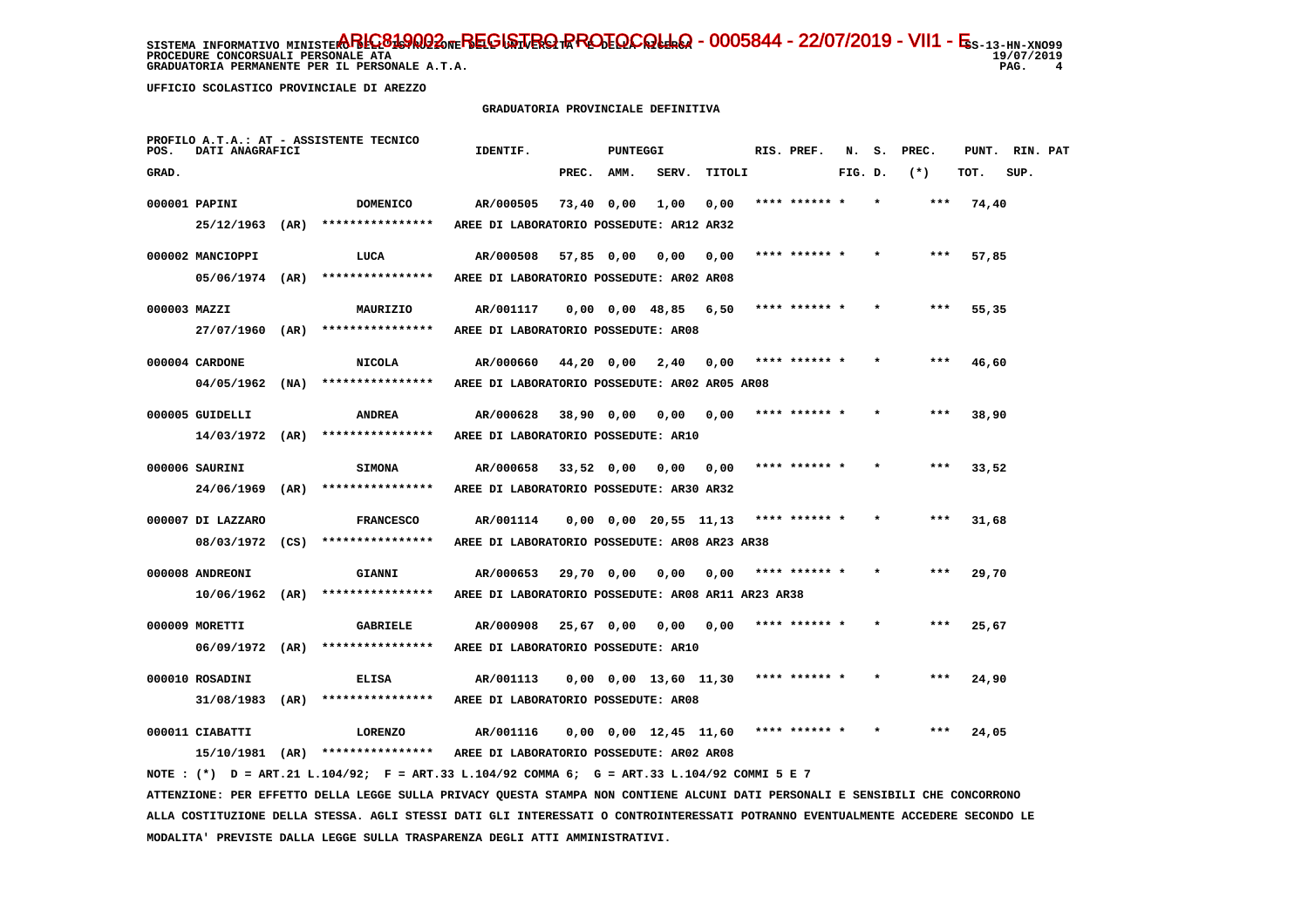SISTEMA INFORMATIVO MINISTERO BELGO DEL BEGISTRO RROTOCOLLO - 0005844 - 22/07/2019 - VII1 - E<sub>S-13-HN-XNO99</sub> 19/07/2019  **PROCEDURE CONCORSUALI PERSONALE ATA 19/07/2019** $\overline{\phantom{0}}$ GRADUATORIA PERMANENTE PER IL PERSONALE A.T.A.

 **UFFICIO SCOLASTICO PROVINCIALE DI AREZZO**

 **GRADUATORIA PROVINCIALE DEFINITIVA**

| PROFILO A.T.A.: AT - ASSISTENTE TECNICO<br>POS.<br>DATI ANAGRAFICI                                                            |                  | IDENTIF.                                 |       | PUNTEGGI |                       |        | RIS. PREF.    |         | N. S.   | PREC.  | PUNT. | RIN. PAT |   |
|-------------------------------------------------------------------------------------------------------------------------------|------------------|------------------------------------------|-------|----------|-----------------------|--------|---------------|---------|---------|--------|-------|----------|---|
| GRAD.                                                                                                                         |                  |                                          | PREC. | AMM.     | SERV.                 | TITOLI |               | FIG. D. |         | $(* )$ | TOT.  | SUP.     |   |
| 000012 SAVIANO                                                                                                                | <b>GERARDO</b>   | AR/001115                                |       |          | $0.00$ $0.00$ $15.10$ | 6,00   | **** ****** * |         | $\star$ | ***    | 21,10 |          | D |
| 13/08/1966<br>(MA)                                                                                                            | **************** | AREE DI LABORATORIO POSSEDUTE: AR01 AR08 |       |          |                       |        |               |         |         |        |       |          |   |
| NOTE: (*) D = ART.21 L.104/92; F = ART.33 L.104/92 COMMA 6; G = ART.33 L.104/92 COMMI 5 E 7                                   |                  |                                          |       |          |                       |        |               |         |         |        |       |          |   |
| ATTENZIONE: PER EFFETTO DELLA LEGGE SULLA PRIVACY OUESTA STAMPA NON CONTIENE ALCUNI DATI PERSONALI E SENSIBILI CHE CONCORRONO |                  |                                          |       |          |                       |        |               |         |         |        |       |          |   |

 **ALLA COSTITUZIONE DELLA STESSA. AGLI STESSI DATI GLI INTERESSATI O CONTROINTERESSATI POTRANNO EVENTUALMENTE ACCEDERE SECONDO LE MODALITA' PREVISTE DALLA LEGGE SULLA TRASPARENZA DEGLI ATTI AMMINISTRATIVI.**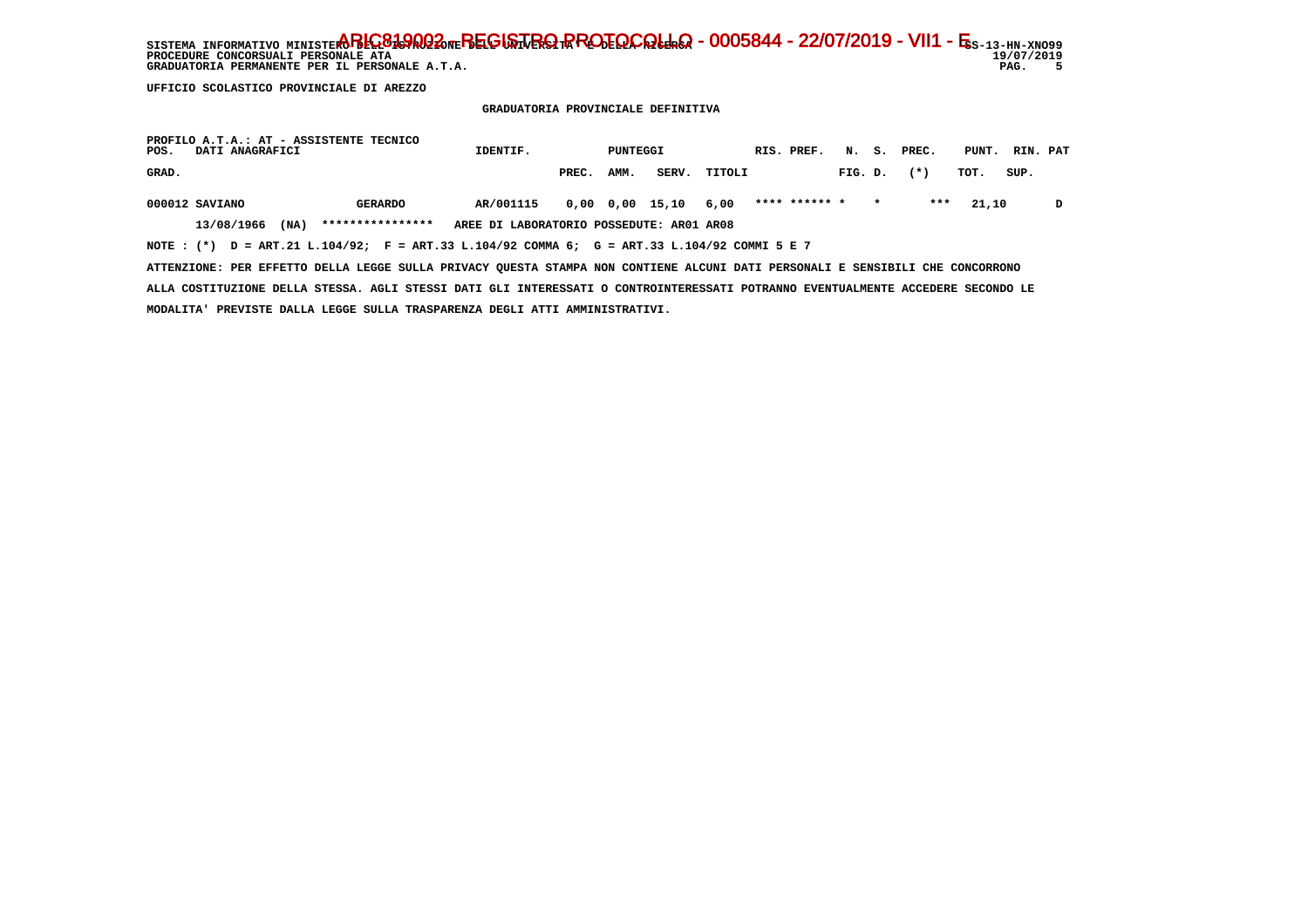SISTEMA INFORMATIVO MINISTERO BELGO DEL BEGISTRO RROTOCOLLO - 0005844 - 22/07/2019 - VII1 - E<sub>S-13-HN-XNO99</sub> 19/07/2019 **PROCEDURE CONCORSUALI PERSONALE ATA** PAG. 6 GRADUATORIA PERMANENTE PER IL PERSONALE A.T.A.

 **UFFICIO SCOLASTICO PROVINCIALE DI AREZZO**

 **GRADUATORIA PROVINCIALE DEFINITIVA**

 **PROFILO A.T.A.: CO - CUOCO**

 **NON CI SONO ASPIRANTI DA STAMPARE**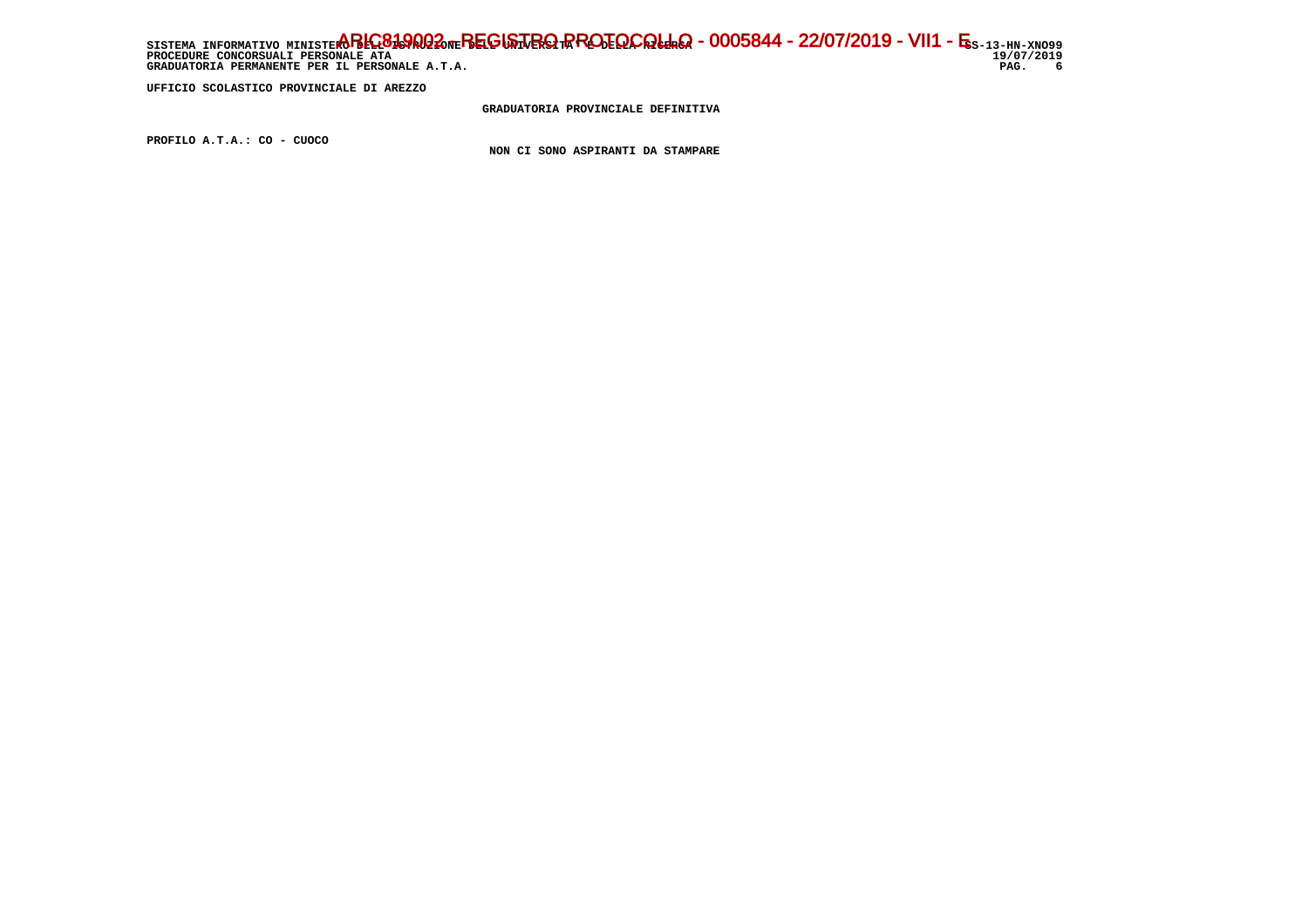SISTEMA INFORMATIVO MINISTERO BELGO DEL BEGISTRO RROTOCOLLO - 0005844 - 22/07/2019 - VII1 - E<sub>S-13-HN-XNO99</sub> 19/07/2019 **PROCEDURE CONCORSUALI PERSONALE ATA** PAG. 7 GRADUATORIA PERMANENTE PER IL PERSONALE A.T.A.

 **UFFICIO SCOLASTICO PROVINCIALE DI AREZZO**

 **GRADUATORIA PROVINCIALE DEFINITIVA**

 **PROFILO A.T.A.: CR - COLLABORATORE SCOLASTICO TECNICO (ADDETTO AZIENDE AGRARIE) NON CI SONO ASPIRANTI DA STAMPARE**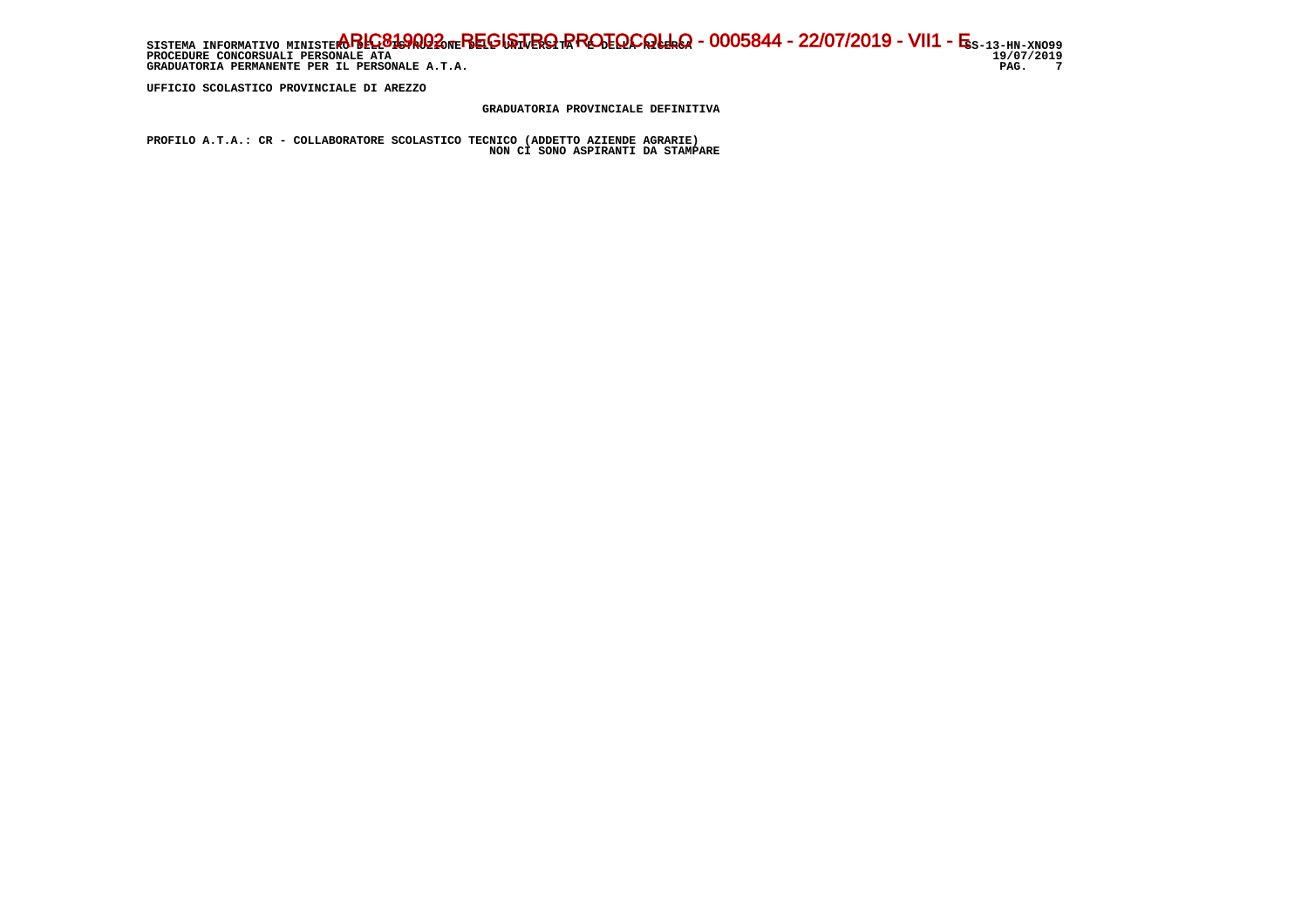**PROCEDURE CONCORSUALI PERSONALE ATA GRADUATORIA PERMANENTE PER IL PERSONALE A.T.A. PAG. 8**

19/07/2019  $\overline{\phantom{0}}$  8

 **UFFICIO SCOLASTICO PROVINCIALE DI AREZZO**

#### **GRADUATORIA PROVINCIALE DEFINITIVA**

| POS.         | DATI ANAGRAFICI   |      | PROFILO A.T.A.: CS - COLLABORATORE SCOLASTICO | IDENTIF.  |              | PUNTEGGI |       |        | RIS. PREF.    | N.      | s.      | PREC. | PUNT. RIN. PAT |      |  |
|--------------|-------------------|------|-----------------------------------------------|-----------|--------------|----------|-------|--------|---------------|---------|---------|-------|----------------|------|--|
| GRAD.        |                   |      |                                               |           | PREC.        | AMM.     | SERV. | TITOLI |               | FIG. D. |         | $(*)$ | TOT.           | SUP. |  |
|              | 000001 ZANFAGNA   |      | LISA                                          | AR/000789 | $51,25$ 0,00 |          | 0,00  | 0,00   | **** ******   |         |         | ***   | 51,25          |      |  |
|              | 03/04/1979 (CE)   |      | ****************                              |           |              |          |       |        |               |         |         |       |                |      |  |
|              | 000002 MARTINI    |      | <b>MAURO</b>                                  | AR/000819 | 50,50 0,00   |          | 0,00  | 0,00   | **** ****** * |         |         | $***$ | 50,50          |      |  |
|              | 25/08/1955 (AR)   |      | ****************                              |           |              |          |       |        |               |         |         |       |                |      |  |
| 000003 MAZZI |                   |      | <b>ROBERTO</b>                                | AR/000276 | 46,00 0,00   |          | 0,00  | 0,00   | **** ****** * |         | $\star$ | ***   | 46,00          |      |  |
|              | 23/08/1972 (AR)   |      | ****************                              |           |              |          |       |        |               |         |         |       |                |      |  |
|              | 000004 MASTACCHI  |      | LUISA                                         | AR/000761 | 45,50 0,00   |          | 0,00  | 0,00   | **** ****** * |         |         | ***   | 45,50          |      |  |
|              | 01/11/1956        | (AR) | ****************                              |           |              |          |       |        |               |         |         |       |                |      |  |
|              | 000005 FALLERI    |      | TIZIANA                                       | AR/000112 | 40,50 0,00   |          | 0,00  | 0,00   | **** ****** * |         |         | $***$ | 40,50          |      |  |
|              | 13/01/1964 (PG)   |      | ****************                              |           |              |          |       |        |               |         |         |       |                |      |  |
|              | 000006 MARTELLI   |      | <b>MARIELLA</b>                               | AR/000726 | 39,50 0,00   |          | 0,00  | 0,00   | **** ****** * |         |         | $***$ | 39,50          |      |  |
|              | $15/09/1954$ (AR) |      | ****************                              |           |              |          |       |        |               |         |         |       |                |      |  |
|              | 000007 BARONCINI  |      | PATRIZIA                                      | AR/000664 | $36,15$ 0,00 |          | 0,00  | 0,00   |               |         |         | ***   | 36,15          |      |  |
|              | 09/10/1961        | (AR) | ****************                              |           |              |          |       |        |               |         |         |       |                |      |  |
|              | 000008 CIPRIANI   |      | <b>MARCO</b>                                  | AR/000540 | $34,60$ 0,00 |          | 0,00  | 0,00   | **** ****** * |         |         | $***$ | 34,60          |      |  |
|              | 21/06/1962        | (AR) | ****************                              |           |              |          |       |        |               |         |         |       |                |      |  |
| 000009 SENSI |                   |      | <b>GIOVANNA</b>                               | AR/000846 | $31,25$ 0,00 |          | 0,00  | 0,00   | **** ****** * |         | $\star$ | ***   | 31,25          |      |  |
|              | 30/01/1968        | (AR) | ****************                              |           |              |          |       |        |               |         |         |       |                |      |  |
|              | 000010 VIGNINI    |      | MARIA                                         | AR/000836 | $30,10$ 0,00 |          | 0,00  | 0,00   | **** ****** * |         |         | $***$ | 30,10          |      |  |
|              | 08/09/1955 (AR)   |      | ****************                              |           |              |          |       |        |               |         |         |       |                |      |  |
|              | 000011 CAPPETTI   |      | <b>MANUELA</b>                                | AR/000857 | 28,65 0,00   |          | 0,00  | 0,00   |               |         |         | ***   | 28,65          |      |  |
|              | 01/09/1969        | (AR) | ****************                              |           |              |          |       |        |               |         |         |       |                |      |  |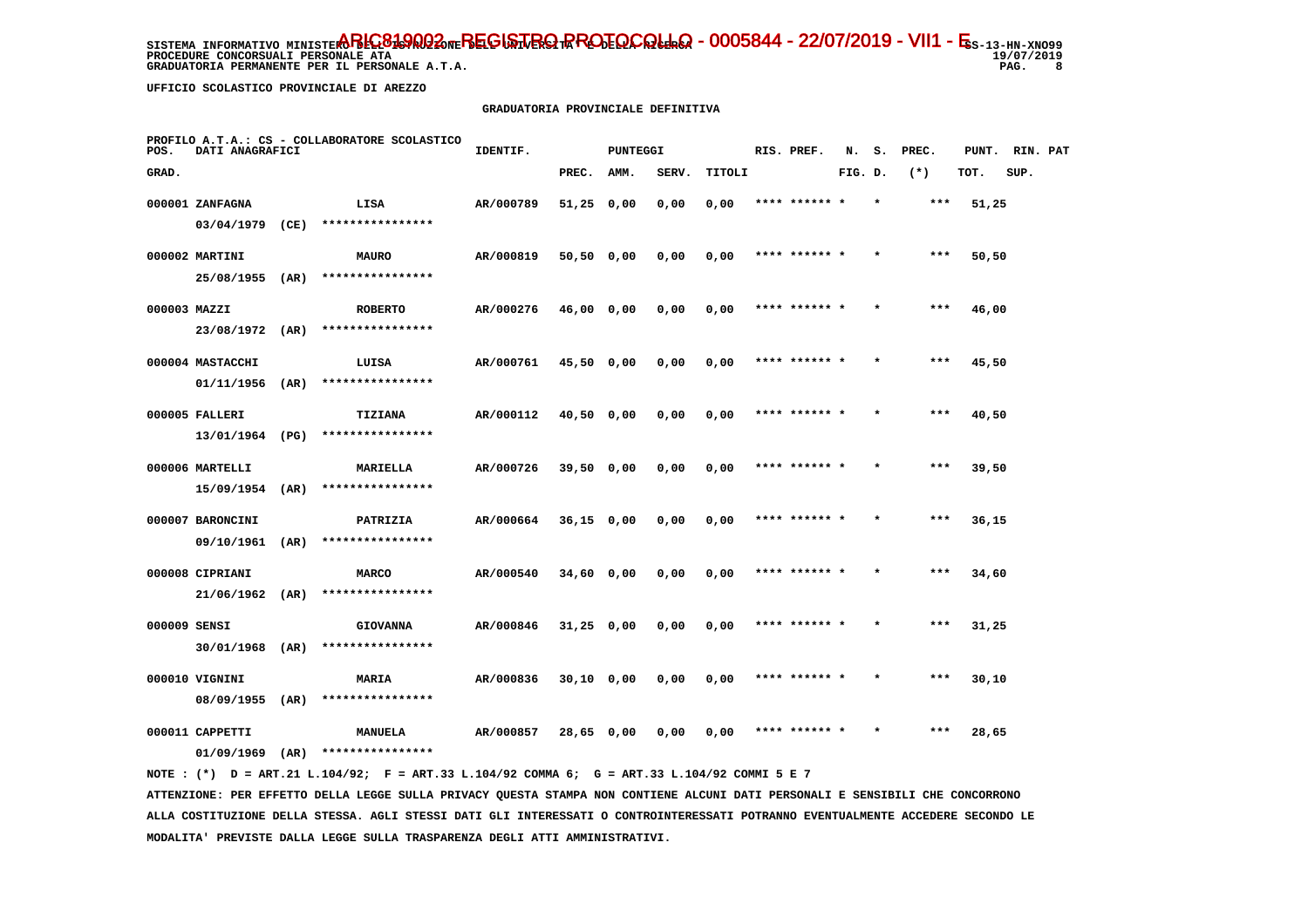**PROCEDURE CONCORSUALI PERSONALE ATA GRADUATORIA PERMANENTE PER IL PERSONALE A.T.A. PAG. 9**

19/07/2019  $^{9}$ 

 **UFFICIO SCOLASTICO PROVINCIALE DI AREZZO**

### **GRADUATORIA PROVINCIALE DEFINITIVA**

| POS.         | DATI ANAGRAFICI   |      | PROFILO A.T.A.: CS - COLLABORATORE SCOLASTICO | IDENTIF.  |              | PUNTEGGI |       |        | RIS. PREF.    | N.      | s.      | PREC. | PUNT. | RIN. PAT |  |
|--------------|-------------------|------|-----------------------------------------------|-----------|--------------|----------|-------|--------|---------------|---------|---------|-------|-------|----------|--|
| GRAD.        |                   |      |                                               |           | PREC.        | AMM.     | SERV. | TITOLI |               | FIG. D. |         | $(*)$ | TOT.  | SUP.     |  |
|              | 000012 DEAMBROSIS |      | LUCIANA                                       | AR/000541 | 28,40 0,00   |          | 0,00  | 0,00   | **** ****** * |         | $\star$ | ***   | 28,40 |          |  |
|              | 14/06/1958        | (AL) | ****************                              |           |              |          |       |        |               |         |         |       |       |          |  |
|              | 000013 AMORINI    |      | PATRIZIO                                      | AR/000812 | 27,40 0,00   |          | 0,00  | 0,00   | **** ****** * |         |         | $***$ | 27,40 |          |  |
|              | 05/03/1965        | (PG) | ****************                              |           |              |          |       |        |               |         |         |       |       |          |  |
|              | 000014 TACCHINI   |      | <b>MARCO</b>                                  | AR/000835 | 27,00 0,00   |          | 0,00  | 0,00   | **** ****** * |         | $\star$ | ***   | 27,00 |          |  |
|              | 31/10/1965        | (AR) | ****************                              |           |              |          |       |        |               |         |         |       |       |          |  |
|              | 000015 MONTESI    |      | <b>MARIA GAETANA</b>                          | AR/000764 | 26,550,00    |          | 0,00  | 0,00   | **** ****** * |         |         | ***   | 26,55 |          |  |
|              | 24/03/1960 (AR)   |      | ****************                              |           |              |          |       |        |               |         |         |       |       |          |  |
|              | 000016 ZUCCHINI   |      | MARIA LUISA                                   | AR/000581 | 26,50 0,00   |          | 0,00  | 0,00   | **** ****** * |         |         | $***$ | 26,50 |          |  |
|              | 06/05/1961 (AR)   |      | ****************                              |           |              |          |       |        |               |         |         |       |       |          |  |
|              | 000017 PASQUI     |      | <b>GABRIELE</b>                               | AR/000842 | 26,05 0,00   |          | 0,00  | 0,00   | **** ****** * |         | $\star$ | $***$ | 26,05 |          |  |
|              | 06/03/1968 (AR)   |      | ****************                              |           |              |          |       |        |               |         |         |       |       |          |  |
| 000018 ROSSI |                   |      | <b>FRANCESCO</b>                              | AR/000562 | 26,00 0,00   |          | 0,00  | 0,00   |               |         |         | $***$ | 26,00 |          |  |
|              | 13/08/1966 (PG)   |      | ****************                              |           |              |          |       |        |               |         |         |       |       |          |  |
| 000019 ROSSI |                   |      | MONIA                                         | AR/000866 | 26,000,00    |          | 0,00  | 0,00   | **** ****** * |         |         | $***$ | 26,00 |          |  |
|              | 14/05/1969        | (AR) | ****************                              |           |              |          |       |        |               |         |         |       |       |          |  |
|              | 000020 IMBRIANO   |      | <b>PAOLO</b>                                  | AR/000861 | $25,25$ 0,00 |          | 0,00  | 0,00   | **** ****** * |         |         | $***$ | 25,25 |          |  |
|              | 29/11/1973        | (NA) | ****************                              |           |              |          |       |        |               |         |         |       |       |          |  |
|              | 000021 BERARDI    |      | <b>ANTONIETTA</b>                             | AR/000643 | 24,75 0,00   |          | 0,00  | 0,00   | **** ****** * |         |         | $***$ | 24,75 |          |  |
|              | $13/05/1966$ (NA) |      | ****************                              |           |              |          |       |        |               |         |         |       |       |          |  |
|              | 000022 ROMIZI     |      | PAOLA ALBERTA                                 | AR/000419 | 24,53 0,00   |          | 0.00  | 0,00   |               |         |         | ***   | 24,53 |          |  |
|              | 05/07/1955        | (GE) | ****************                              |           |              |          |       |        |               |         |         |       |       |          |  |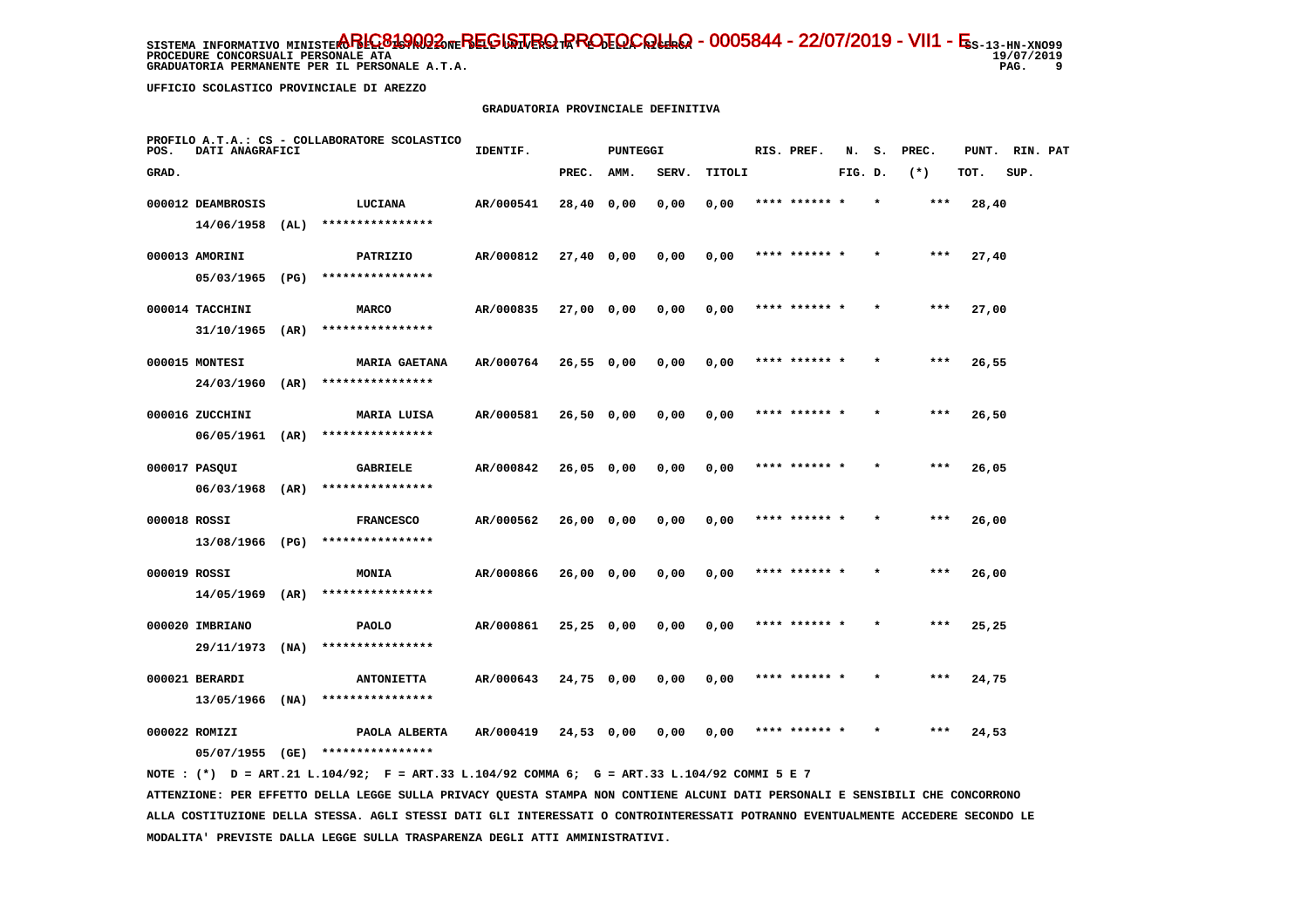**PROCEDURE CONCORSUALI PERSONALE ATA GRADUATORIA PERMANENTE PER IL PERSONALE A.T.A.** 

 **UFFICIO SCOLASTICO PROVINCIALE DI AREZZO**

### **GRADUATORIA PROVINCIALE DEFINITIVA**

| POS.         | DATI ANAGRAFICI              |      | PROFILO A.T.A.: CS - COLLABORATORE SCOLASTICO | IDENTIF.  |              | PUNTEGGI |                       |        | RIS. PREF.    | N.      | s.      | PREC. | PUNT. | RIN. PAT |  |
|--------------|------------------------------|------|-----------------------------------------------|-----------|--------------|----------|-----------------------|--------|---------------|---------|---------|-------|-------|----------|--|
| GRAD.        |                              |      |                                               |           | PREC.        | AMM.     | SERV.                 | TITOLI |               | FIG. D. |         | $(*)$ | TOT.  | SUP.     |  |
|              | 000023 POLIDORI              |      | MARILENA                                      | AR/000773 | 24,00 0,00   |          | 0,00                  | 0,00   | **** ****** * |         | $\star$ | ***   | 24,00 |          |  |
|              | 01/05/1964 (PG)              |      | ****************                              |           |              |          |                       |        |               |         |         |       |       |          |  |
|              | 000024 SPINGOLA              |      | <b>GIOVANNINA</b>                             | AR/000978 | 22,62 0,00   |          | 0,00                  | 0,00   | **** ****** * |         |         | ***   | 22,62 |          |  |
|              | 27/09/1964 (CS)              |      | ****************                              |           |              |          |                       |        |               |         |         |       |       |          |  |
|              | 000025 PIOMBONI              |      | MAURIZIO                                      | AR/000868 | 22,00 0,00   |          | 0,00                  | 0,00   | **** ****** * |         |         | ***   | 22,00 |          |  |
|              | 06/07/1960                   | (AR) | ****************                              |           |              |          |                       |        |               |         |         |       |       |          |  |
|              | 000026 VALDARNINI            |      | <b>SIMONETTA</b>                              | AR/000883 | 21,50 0,00   |          | 0,00                  | 0,00   | **** ****** * |         |         | $***$ | 21,50 |          |  |
|              | 04/04/1968                   | (AR) | ****************                              |           |              |          |                       |        |               |         |         |       |       |          |  |
| 000027 MARRI |                              |      | LUCIANA                                       | AR/000262 | $20,90$ 0,00 |          | 0,00                  | 0,00   | **** ****** * |         |         | ***   | 20,90 |          |  |
|              | 13/02/1963                   | (AR) | ****************                              |           |              |          |                       |        |               |         |         |       |       |          |  |
|              | 000028 ALPINI                |      | <b>MAURA</b>                                  | AR/000853 | 20,75 0,00   |          | 0,00                  | 0,00   | **** ****** * |         | $\star$ | $***$ | 20,75 |          |  |
|              | $01/03/1965$ (AR)            |      | ****************                              |           |              |          |                       |        |               |         |         |       |       |          |  |
|              | 000029 MARINI                |      | <b>SIMONA</b>                                 | AR/000759 | 20,50 0,00   |          | 0,00                  | 0,00   |               |         |         |       | 20,50 |          |  |
|              | $01/11/1970$ (AR)            |      | ****************                              |           |              |          |                       |        |               |         |         |       |       |          |  |
|              | 000030 DIONIGI               |      | <b>GIANLUCA</b>                               | AR/000745 | 20,20 0,00   |          | 0,00                  | 0,00   | **** ****** * |         |         | $***$ | 20,20 |          |  |
|              | 13/08/1971 (VA)              |      | ****************                              |           |              |          |                       |        |               |         |         |       |       |          |  |
|              | 000031 FOGNANI               |      | SILVIA                                        | AR/000792 | 19,90 0,00   |          | 0,00                  | 0,00   | **** ****** * |         |         | $***$ | 19,90 |          |  |
|              | 01/12/1972                   | (AR) | ****************                              |           |              |          |                       |        |               |         |         |       |       |          |  |
|              | 000032 SALVATORE             |      | <b>ASSUNTA</b>                                | AR/001090 |              |          | $0,00$ $0,00$ $17,60$ | 2,00   | **** ****** * |         |         | $***$ | 19,60 |          |  |
|              | 12/10/1968                   | (NA) | ****************                              |           |              |          |                       |        |               |         |         |       |       |          |  |
|              | 000033 SIMONTI<br>11/11/1967 | (AR) | <b>ELISABETTA</b><br>****************         | AR/000781 | 19,60 0,00   |          | 0,00                  | 0,00   |               |         |         | ***   | 19,60 |          |  |
|              |                              |      |                                               |           |              |          |                       |        |               |         |         |       |       |          |  |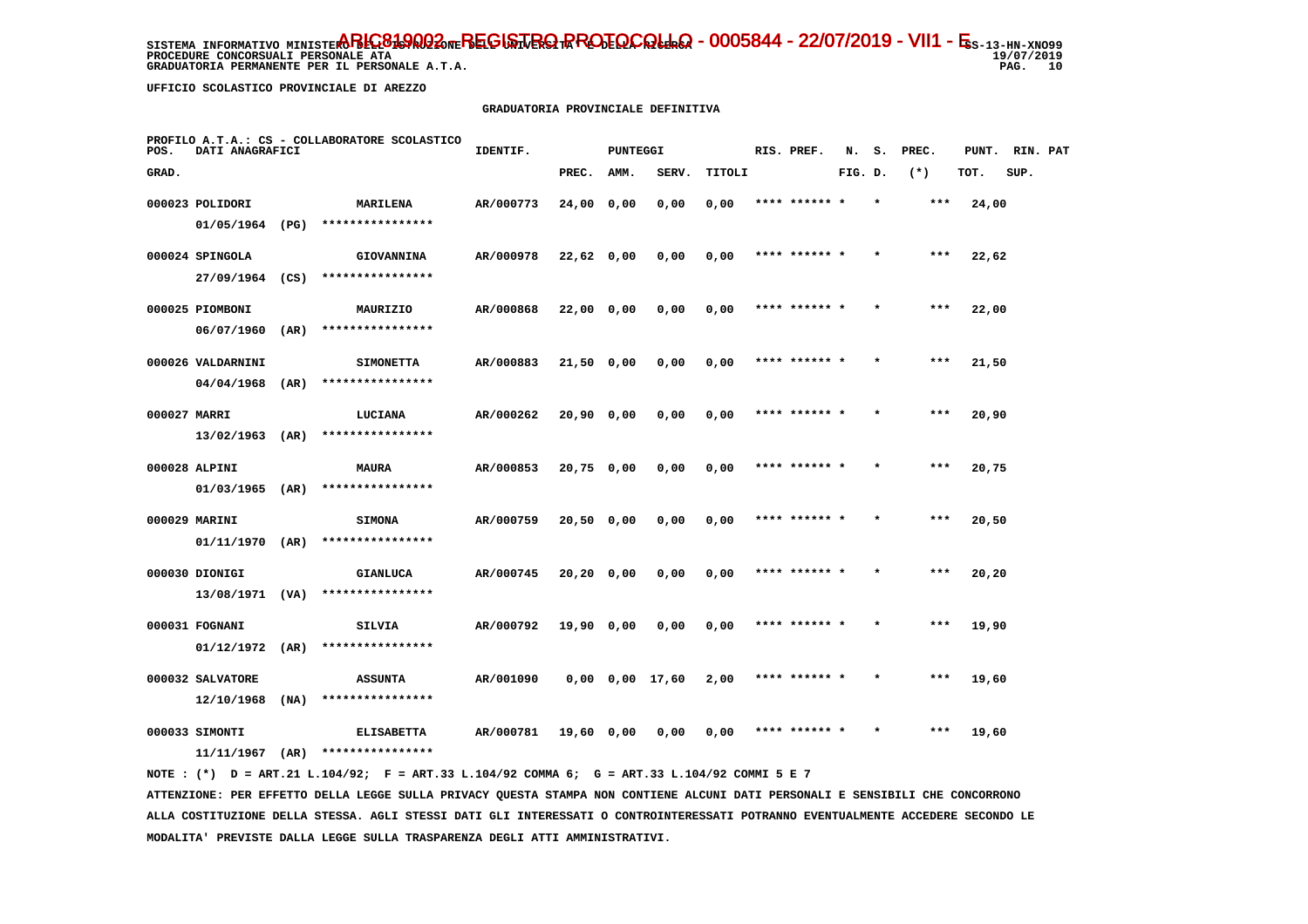**PROCEDURE CONCORSUALI PERSONALE ATA GRADUATORIA PERMANENTE PER IL PERSONALE A.T.A.**  19/07/2019 PAG. 11

 **UFFICIO SCOLASTICO PROVINCIALE DI AREZZO**

### **GRADUATORIA PROVINCIALE DEFINITIVA**

| POS.         | DATI ANAGRAFICI    |      | PROFILO A.T.A.: CS - COLLABORATORE SCOLASTICO | IDENTIF.  |              | PUNTEGGI |                       |        |      | RIS. PREF.    | N.      | s.      | PREC. | PUNT. | RIN. PAT |  |
|--------------|--------------------|------|-----------------------------------------------|-----------|--------------|----------|-----------------------|--------|------|---------------|---------|---------|-------|-------|----------|--|
| GRAD.        |                    |      |                                               |           | PREC.        | AMM.     | SERV.                 | TITOLI |      |               | FIG. D. |         | $(*)$ | TOT.  | SUP.     |  |
| 000034 DETTI |                    |      | ANNA MARIA                                    | AR/000744 | 19,35 0,00   |          | 0,00                  | 0,00   |      | **** ****** * |         | $\star$ | ***   | 19,35 |          |  |
|              | 08/02/1968 (AR)    |      | ****************                              |           |              |          |                       |        |      |               |         |         |       |       |          |  |
|              | 000035 DE GIOVANNI |      | <b>ENRICO</b>                                 | AR/000974 | $19,15$ 0,00 |          | 0,00                  | 0,00   |      | **** ****** * |         |         | $***$ | 19,15 |          |  |
|              | $14/11/1971$ (NA)  |      | ****************                              |           |              |          |                       |        |      |               |         |         |       |       |          |  |
|              | 000036 DOMENICHINI |      | <b>WANDA</b>                                  | AR/001049 | 18,00 0,00   |          | 1,00                  | 0,00   |      | **** ****** * |         | $\star$ | ***   | 19,00 |          |  |
|              | 08/08/1954 (PG)    |      | ****************                              |           |              |          |                       |        |      |               |         |         |       |       |          |  |
|              | 000037 CORBELLI    |      | <b>GIANCARLO</b>                              | AR/000256 | 19,00 0,00   |          | 0,00                  | 0,00   |      | **** ****** * |         |         | $***$ | 19,00 |          |  |
|              | 05/09/1976         | (AR) | ****************                              |           |              |          |                       |        |      |               |         |         |       |       |          |  |
|              | 000038 PERUZZI     |      | MANUELA                                       | AR/000770 | 19,00 0,00   |          | 0,00                  | 0,00   |      | **** ****** * |         |         | $***$ | 19,00 |          |  |
|              | 23/03/1962 (AR)    |      | ****************                              |           |              |          |                       |        |      |               |         |         |       |       |          |  |
|              | 000039 ESPOSITO    |      | ANNA                                          | AR/001109 |              |          | 0,00 0,00 16,00       | 2,50   |      | **** ****** * |         | $\star$ | ***   | 18,50 |          |  |
|              | 03/07/1968         | (MA) | ****************                              |           |              |          |                       |        |      |               |         |         |       |       |          |  |
| 000040 COSTA |                    |      | <b>MARIA TERESA</b>                           | AR/001101 |              |          | $0,00$ $0,00$ $14,60$ | 3,50   |      | **** ******   |         |         | $***$ | 18,10 |          |  |
|              | 28/02/1981 (CZ)    |      | ****************                              |           |              |          |                       |        |      |               |         |         |       |       |          |  |
|              | 000041 NICOSIA     |      | <b>STEFANO</b>                                | AR/001097 |              |          | $0,00$ $0,00$ $16,00$ | 2,00   |      | **** ****** * |         |         | $***$ | 18,00 |          |  |
|              | 19/10/1964 (AR)    |      | ****************                              |           |              |          |                       |        |      |               |         |         |       |       |          |  |
| 000042 TOZZI |                    |      | ORNELLA                                       | AR/001094 |              |          | $0,00$ $0,00$ $15,50$ | 2,50   |      | **** ****** * |         |         | $***$ | 18,00 |          |  |
|              | 02/08/1968         | (BN) | ****************                              |           |              |          |                       |        |      |               |         |         |       |       |          |  |
|              | 000043 LIGORI      |      | <b>MANOLA</b>                                 | AR/001099 |              |          | $0,00$ $0,00$ $15,50$ | 2,50   |      | **** ****** * |         |         | $***$ | 18,00 |          |  |
|              | 06/02/1960 (GR)    |      | ****************                              |           |              |          |                       |        |      |               |         |         |       |       |          |  |
|              | 000044 MINCIONE    |      | CARLA<br>****************                     | AR/000285 | 18,00 0,00   |          | 0,00                  | 0,00   | **** |               |         |         | ***   | 18,00 |          |  |
|              | 23/07/1960         | (RM) |                                               |           |              |          |                       |        |      |               |         |         |       |       |          |  |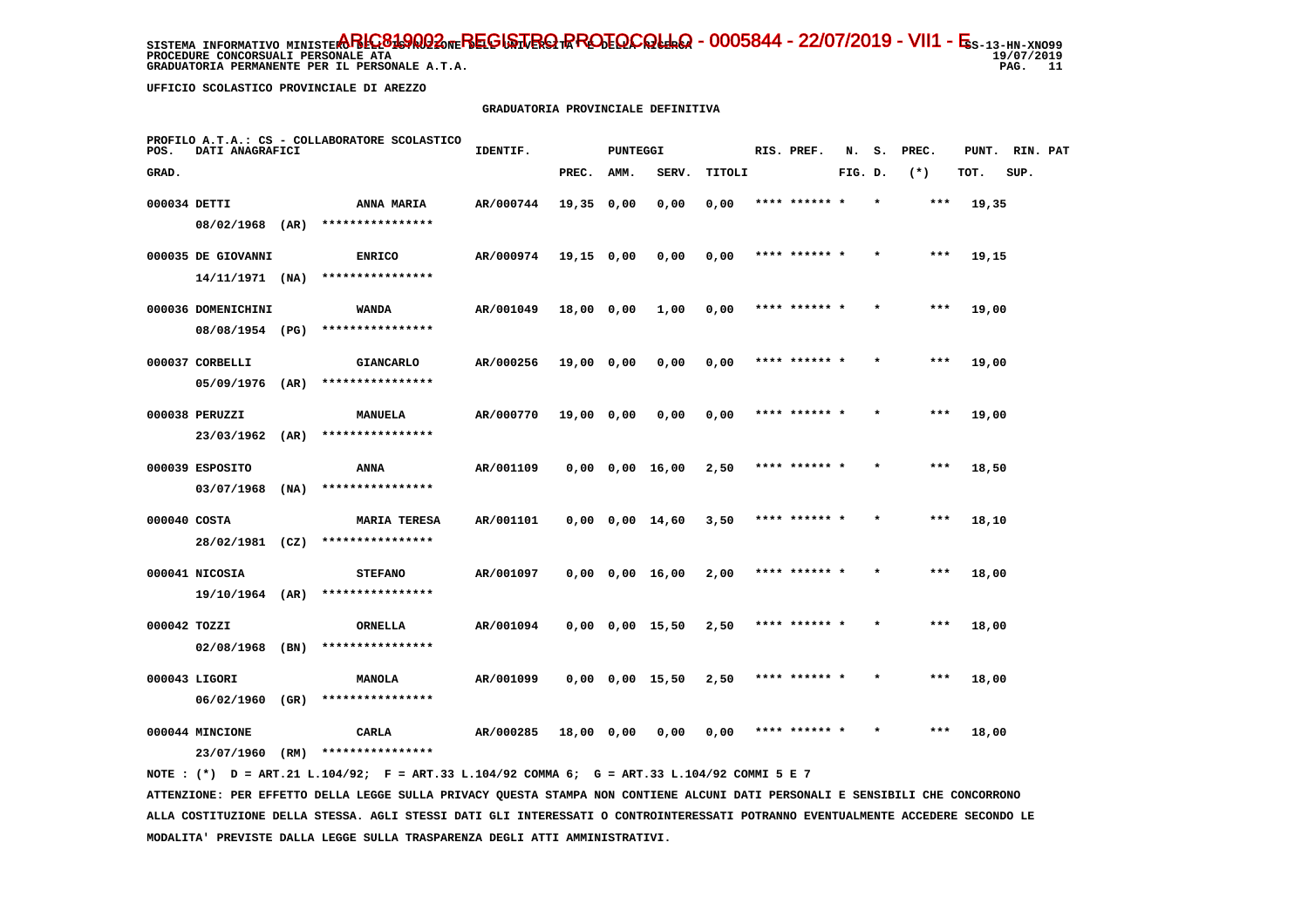**PROCEDURE CONCORSUALI PERSONALE ATA GRADUATORIA PERMANENTE PER IL PERSONALE A.T.A.**   $19/07/2019$ PAG. 12

 **UFFICIO SCOLASTICO PROVINCIALE DI AREZZO**

#### **GRADUATORIA PROVINCIALE DEFINITIVA**

| POS.         | <b>DATI ANAGRAFICI</b> | PROFILO A.T.A.: CS - COLLABORATORE SCOLASTICO                                                  | IDENTIF.                  |            | <b>PUNTEGGI</b> |                                            |        | RIS. PREF.           |         |         | N. S. PREC. | PUNT. RIN. PAT |      |  |
|--------------|------------------------|------------------------------------------------------------------------------------------------|---------------------------|------------|-----------------|--------------------------------------------|--------|----------------------|---------|---------|-------------|----------------|------|--|
| GRAD.        |                        |                                                                                                |                           | PREC. AMM. |                 | SERV.                                      | TITOLI |                      | FIG. D. |         | $(*)$       | TOT.           | SUP. |  |
| 000045 FANI  |                        | <b>ROSITA</b>                                                                                  | AR/001100                 |            |                 | 0,00 0,00 14,40                            | 3,50   | **** ****** *        |         |         | $***$       | 17,90          |      |  |
|              |                        | $31/01/1969$ (FI) ****************                                                             |                           |            |                 |                                            |        |                      |         |         |             |                |      |  |
|              | 000046 MENCHETTI       | <b>ASCANIO</b>                                                                                 | AR/000553 17,75 0,00 0,00 |            |                 |                                            | 0,00   | **** ****** *        |         | $\star$ | $***$       | 17,75          |      |  |
|              |                        | 26/04/1972 (AR) ****************                                                               |                           |            |                 |                                            |        |                      |         |         |             |                |      |  |
| 000047 BIGI  |                        | <b>MOIRA</b>                                                                                   | AR/001104                 |            |                 | $0,00$ $0,00$ $14,15$ $3,50$ **** ****** * |        |                      |         | $\star$ | $* * *$     | 17,65          |      |  |
|              |                        | $12/06/1985$ (AR) ****************                                                             |                           |            |                 |                                            |        |                      |         |         |             |                |      |  |
|              | 000048 SAMMARTINO      | <b>SETTIMIA</b>                                                                                | AR/000777 17,50 0,00 0,00 |            |                 |                                            | 0,00   | **** ****** *        |         | $\star$ | $* * *$     | 17,50          |      |  |
|              |                        | 16/09/1960 (SA) ****************                                                               |                           |            |                 |                                            |        |                      |         |         |             |                |      |  |
|              | 000049 MANCIOPPI       | LUCA                                                                                           | AR/000831 17,05 0,00 0,00 |            |                 |                                            |        | $0,00$ **** ****** * |         |         | $***$       | 17,05          |      |  |
|              |                        | $05/06/1974$ (AR) ****************                                                             |                           |            |                 |                                            |        |                      |         |         |             |                |      |  |
|              | 000050 GUALTIERI       | <b>PATRIZIA</b>                                                                                | AR/001108                 |            |                 | $0,00$ $0,00$ $13,50$ $3,50$ **** ****** * |        |                      |         | $\star$ | $***$       | 17,00          |      |  |
|              |                        | $01/10/1978$ (KR) *****************                                                            |                           |            |                 |                                            |        |                      |         |         |             |                |      |  |
| 000051 SERI  |                        | <b>SANTINO</b>                                                                                 | AR/001095                 |            |                 | $0,00$ $0,00$ $14,50$ $2,50$ **** ****** * |        |                      |         |         | ***         | 17,00          |      |  |
|              |                        | $02/02/1955$ (AR) *****************                                                            |                           |            |                 |                                            |        |                      |         |         |             |                |      |  |
| 000052 BRUNO |                        | <b>MAURO</b>                                                                                   | AR/001092                 |            |                 | $0,00$ $0,00$ $14,65$ $2,00$               |        | **** ****** *        |         |         | ***         | 16,65          |      |  |
|              |                        | $10/03/1970$ (CS) ****************                                                             |                           |            |                 |                                            |        |                      |         |         |             |                |      |  |
|              | 000053 LA MARTINA      | STEFANIA GIUSEPP AR/001107                                                                     |                           |            |                 | $0,00$ $0,00$ $13,10$ $3,50$ **** ****** * |        |                      |         |         | $***$       | 16,60          |      |  |
|              |                        | $27/12/1984$ (CT) ****************                                                             |                           |            |                 |                                            |        |                      |         |         |             |                |      |  |
|              | 000054 BORIOSI         | <b>DANIELA</b>                                                                                 | AR/001105                 |            |                 | $0,00$ $0,00$ $12,50$ $3,50$ **** ****** * |        |                      |         | $\star$ | $***$       | 16,00          |      |  |
|              |                        | 24/11/1967 (EE) ****************                                                               |                           |            |                 |                                            |        |                      |         |         |             |                |      |  |
|              | 000055 MONETI          |                                                                                                |                           |            |                 |                                            |        |                      |         | $\star$ | ***         | 16,00          |      |  |
|              |                        | 24/08/1970 (AR) ****************                                                               |                           |            |                 |                                            |        |                      |         |         |             |                |      |  |
|              |                        | NOTE : $(*)$ D = ART.21 L.104/92; F = ART.33 L.104/92 COMMA 6; G = ART.33 L.104/92 COMMI 5 E 7 |                           |            |                 |                                            |        |                      |         |         |             |                |      |  |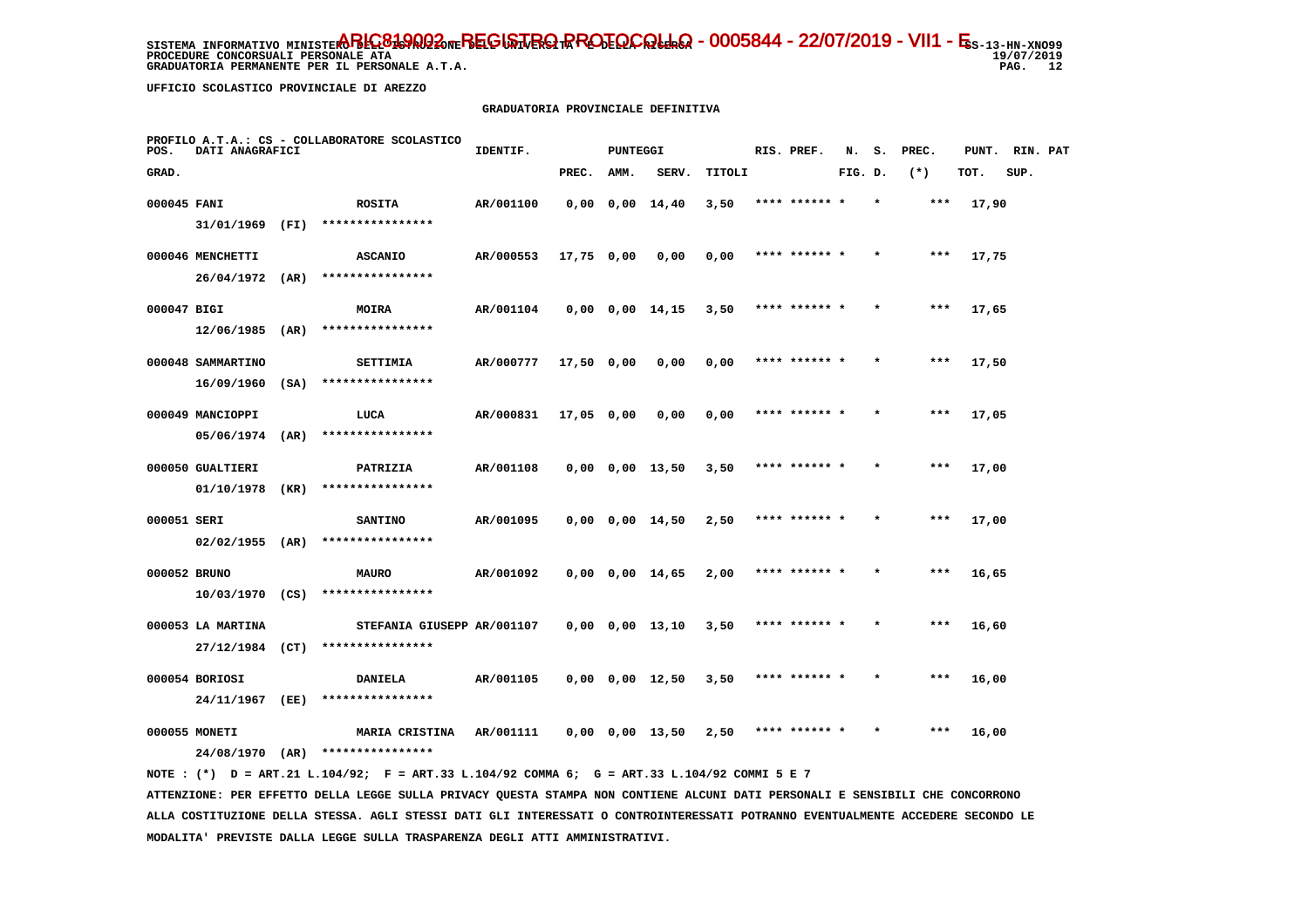**PROCEDURE CONCORSUALI PERSONALE ATA GRADUATORIA PERMANENTE PER IL PERSONALE A.T.A.**  19/07/2019 PAG. 13

 **UFFICIO SCOLASTICO PROVINCIALE DI AREZZO**

### **GRADUATORIA PROVINCIALE DEFINITIVA**

| POS.  | DATI ANAGRAFICI                   |      | PROFILO A.T.A.: CS - COLLABORATORE SCOLASTICO | IDENTIF.  |              | PUNTEGGI  |                               |        | RIS. PREF.    | N.      | s.      | PREC. | PUNT. | RIN. PAT |  |
|-------|-----------------------------------|------|-----------------------------------------------|-----------|--------------|-----------|-------------------------------|--------|---------------|---------|---------|-------|-------|----------|--|
| GRAD. |                                   |      |                                               |           | PREC.        | AMM.      | SERV.                         | TITOLI |               | FIG. D. |         | $(*)$ | TOT.  | SUP.     |  |
|       | 000056 CIMMINO                    |      | <b>CARMELA</b>                                | AR/001106 |              |           | $0,00$ $0,00$ $12,50$         | 3,50   | **** ****** * |         | $\star$ | ***   | 16,00 |          |  |
|       | 24/04/1977                        | (NA) | ****************                              |           |              |           |                               |        |               |         |         |       |       |          |  |
|       | 000057 MADDALONI                  |      | <b>GIUSEPPINA</b>                             | AR/001062 |              |           | $0,00$ $0,00$ $12,50$         | 3,50   | **** ****** * |         |         | $***$ | 16,00 |          |  |
|       | 23/03/1982                        | (NA) | ****************                              |           |              |           |                               |        |               |         |         |       |       |          |  |
|       | 000058 LORENZO CRUZ               |      | MERCEDES CARMEN AR/001098                     |           |              |           | $0,00$ $0,00$ $13,50$         | 2,00   | **** ****** * |         | $\star$ | $***$ | 15,50 |          |  |
|       | 11/03/1967 (EE)                   |      | ****************                              |           |              |           |                               |        |               |         |         |       |       |          |  |
|       | 000059 CARINI                     |      | LAURA                                         | AR/001103 |              |           | $0,00$ $0,00$ $12,00$         | 3,50   | **** ****** * |         |         | ***   | 15,50 |          |  |
|       | 08/03/1977 (PG)                   |      | ****************                              |           |              |           |                               |        |               |         |         |       |       |          |  |
|       | 000060 SIMBOLO                    |      | LUCA                                          | AR/001110 |              |           | $0,00$ $0,00$ $12,00$         | 3,50   | **** ****** * |         | $\star$ | ***   | 15,50 |          |  |
|       | $15/10/1978$ (NA)                 |      | ****************                              |           |              |           |                               |        |               |         |         |       |       |          |  |
|       | 000061 VACCARI                    |      | ELIDE                                         | AR/001112 |              |           | $0,00$ $0,00$ $12,00$         | 2,50   | **** ****** * |         | $\star$ | $***$ | 14,50 |          |  |
|       | $25/02/1964$ (NA)                 |      | ****************                              |           |              |           |                               |        |               |         |         |       |       |          |  |
|       | 000062 DE ROSA                    |      | TERESA                                        | AR/001093 |              |           | $0,00 \quad 0,00 \quad 12,00$ | 2,00   | **** ****** * |         |         | ***   | 14,00 |          |  |
|       | 08/11/1981 (NA)                   |      | ****************                              |           |              |           |                               |        |               |         |         |       |       |          |  |
|       | 000063 TRENTI                     |      | <b>FRANCESCO</b>                              | AR/001118 |              | 0,0000,00 | 9,75                          | 3,00   | **** ****** * |         |         | $***$ | 12,75 |          |  |
|       | 12/06/1984 (AR)                   |      | ****************                              |           |              |           |                               |        |               |         |         |       |       |          |  |
|       | 000064 NAPOLANO                   |      | <b>SIMONA</b>                                 | AR/001091 |              | 0,0000,00 | 8,65                          | 3,50   | **** ****** * |         | $\star$ | $***$ | 12,15 |          |  |
|       | $02/05/1991$ (NA)                 |      | ****************                              |           |              |           |                               |        |               |         |         |       |       |          |  |
|       | 000065 DI LUCA                    |      | ROCCA ROSANNA                                 | AR/000859 | $12,10$ 0,00 |           | 0,00                          | 0,00   | **** ****** * |         |         | $***$ | 12,10 |          |  |
|       | $11/02/1978$ (MT)                 |      | ****************                              |           |              |           |                               |        |               |         |         |       |       |          |  |
|       | 000066 MANENTI<br>29/07/1967 (AR) |      | <b>MORENA</b><br>****************             | AR/000757 | 11,75 0,00   |           | 0,00                          | 0,00   | **** ****** * |         |         | $***$ | 11,75 |          |  |
|       |                                   |      |                                               |           |              |           |                               |        |               |         |         |       |       |          |  |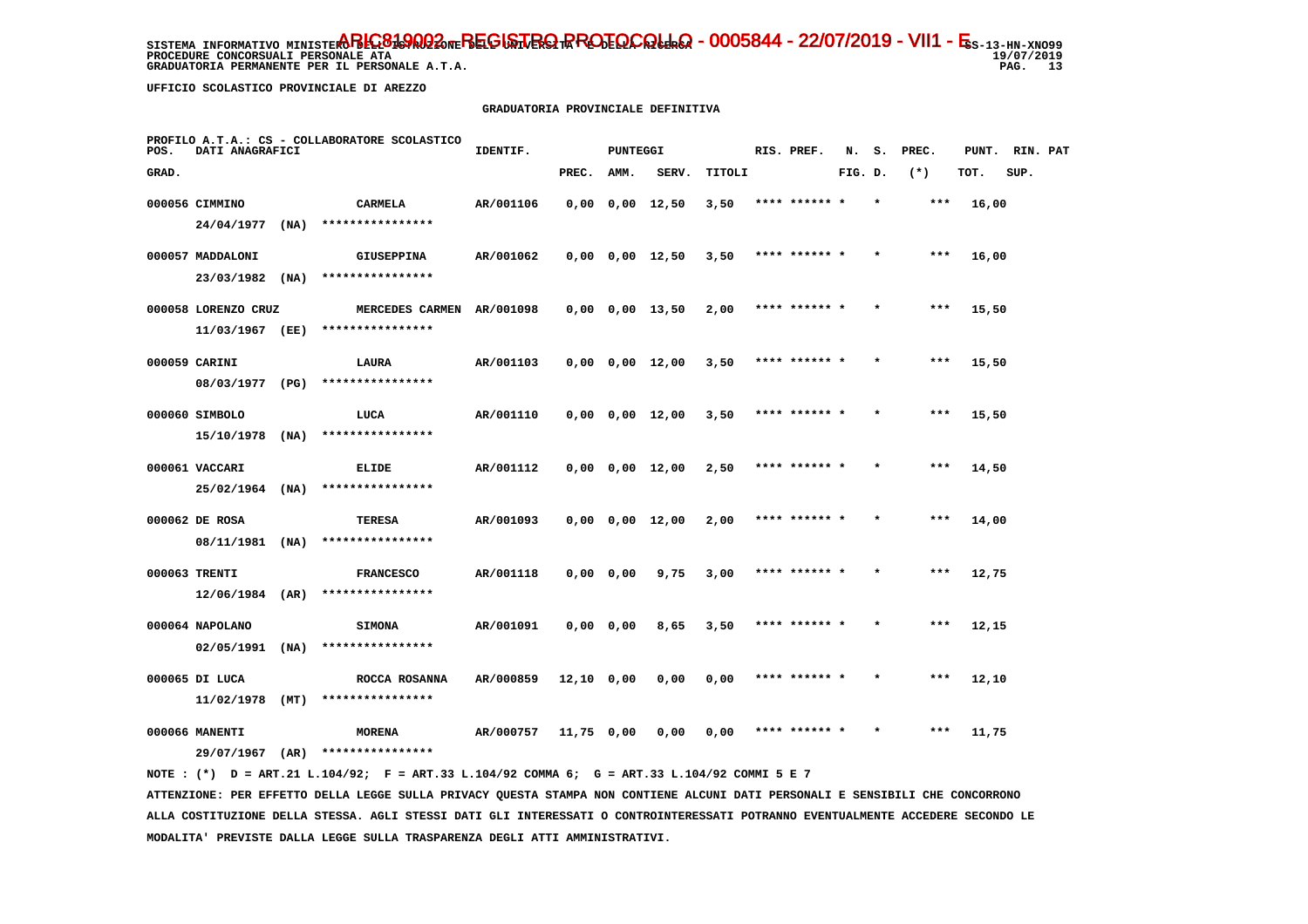SISTEMA INFORMATIVO MINISTERO BELGO DEL BEGISTRO RROTOCOLLO - 0005844 - 22/07/2019 - VII1 - E<sub>S-13-HN-XNO99</sub>  $19/07/2019$ **PROCEDURE CONCORSUALI PERSONALE ATA** PAG. 14 GRADUATORIA PERMANENTE PER IL PERSONALE A.T.A.

 **UFFICIO SCOLASTICO PROVINCIALE DI AREZZO**

## **GRADUATORIA PROVINCIALE DEFINITIVA**

| PROFILO A.T.A.: CS - COLLABORATORE SCOLASTICO<br>DATI ANAGRAFICI<br>POS.                    | IDENTIF.  |       | PUNTEGGI      |       |        | RIS. PREF.    |         |         | N. S. PREC. | PUNT. RIN. PAT |      |  |
|---------------------------------------------------------------------------------------------|-----------|-------|---------------|-------|--------|---------------|---------|---------|-------------|----------------|------|--|
| GRAD.                                                                                       |           | PREC. | AMM.          | SERV. | TITOLI |               | FIG. D. |         | $(* )$      | TOT.           | SUP. |  |
| 000067 ROSADINI<br><b>ELISA</b>                                                             | AR/001096 |       | $0,00$ $0,00$ | 6,85  | 3,50   | **** ****** * |         | $\star$ | ***         | 10,35          |      |  |
| ****************<br>31/08/1983<br>(AR)                                                      |           |       |               |       |        |               |         |         |             |                |      |  |
| 000068 CIABATTI<br>LORENZO                                                                  | AR/001102 |       | 0,00 0,00     | 4,45  | 3,50   | **** ****** * |         | $\star$ | ***         | 7,95           |      |  |
| ****************<br>(AR)<br>15/10/1981                                                      |           |       |               |       |        |               |         |         |             |                |      |  |
| NOTE: (*) D = ART.21 L.104/92; F = ART.33 L.104/92 COMMA 6; G = ART.33 L.104/92 COMMI 5 E 7 |           |       |               |       |        |               |         |         |             |                |      |  |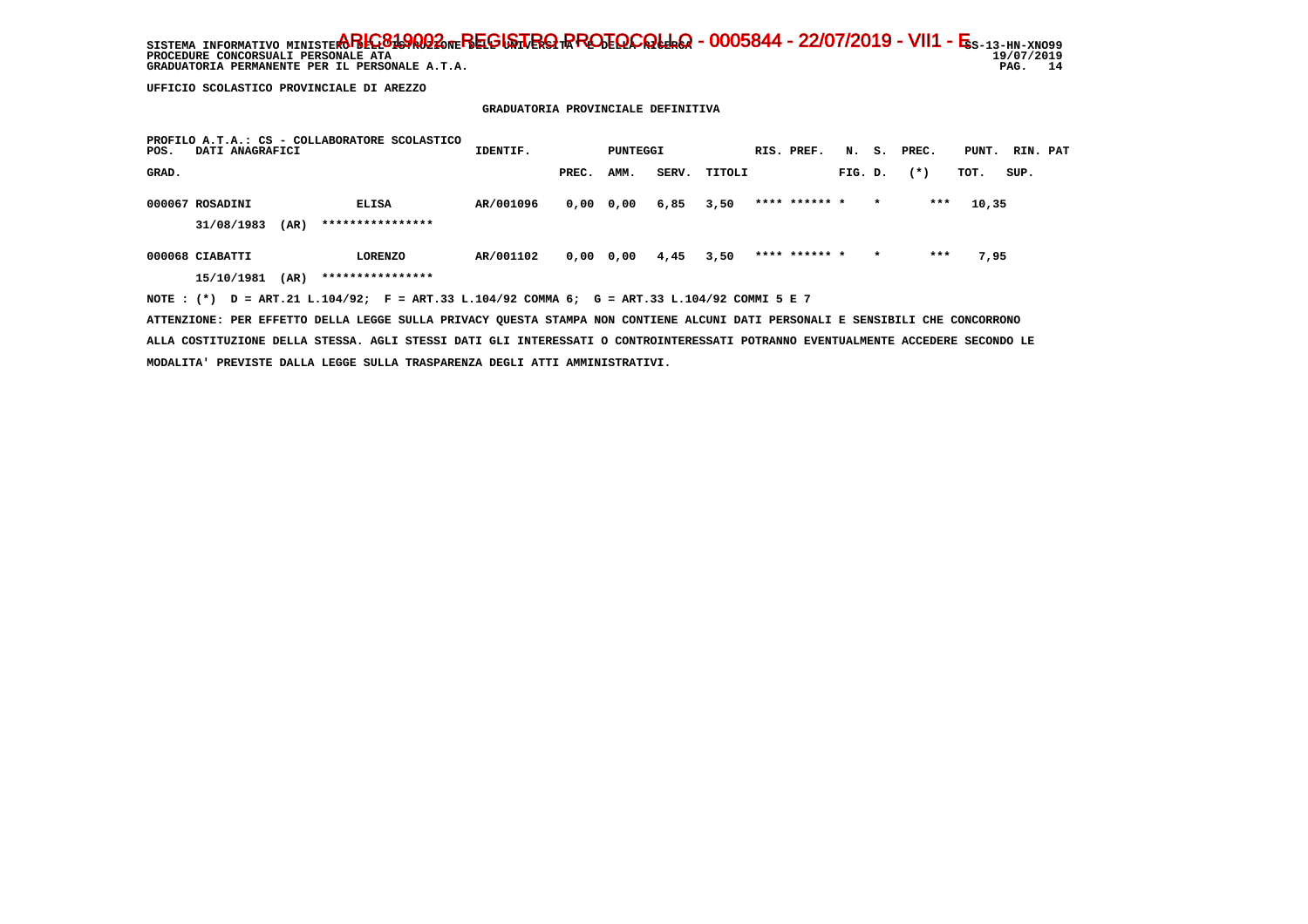SISTEMA INFORMATIVO MINISTERO BELGO DEL BEGISTRO RROTOCOLLO - 0005844 - 22/07/2019 - VII1 - E<sub>S-13-HN-XNO99</sub>  $19/07/2019$ **PROCEDURE CONCORSUALI PERSONALE ATA** PAG. 15 GRADUATORIA PERMANENTE PER IL PERSONALE A.T.A.

 **UFFICIO SCOLASTICO PROVINCIALE DI AREZZO**

 **GRADUATORIA PROVINCIALE DEFINITIVA**

| PROFILO A.T.A.: GA - GUARDAROBIERE<br>POS.<br>DATI ANAGRAFICI                                  | IDENTIF.  |            | PUNTEGGI |       |        | RIS. PREF.    |         |         | N. S. PREC. | PUNT. RIN. PAT |      |  |
|------------------------------------------------------------------------------------------------|-----------|------------|----------|-------|--------|---------------|---------|---------|-------------|----------------|------|--|
| GRAD.                                                                                          |           | PREC.      | AMM.     | SERV. | TITOLI |               | FIG. D. |         | $(* )$      | тот.           | SUP. |  |
| 000001 SPINGOLA<br>GIOVANNINA                                                                  | AR/000926 | 37,72 0,00 |          | 0.00  | 0.00   | **** ****** * |         | $\star$ | ***         | 37,72          |      |  |
| ****************<br>(CS)<br>27/09/1964                                                         |           |            |          |       |        |               |         |         |             |                |      |  |
| NOTE : $(*)$ D = ART.21 L.104/92; F = ART.33 L.104/92 COMMA 6; G = ART.33 L.104/92 COMMI 5 E 7 |           |            |          |       |        |               |         |         |             |                |      |  |